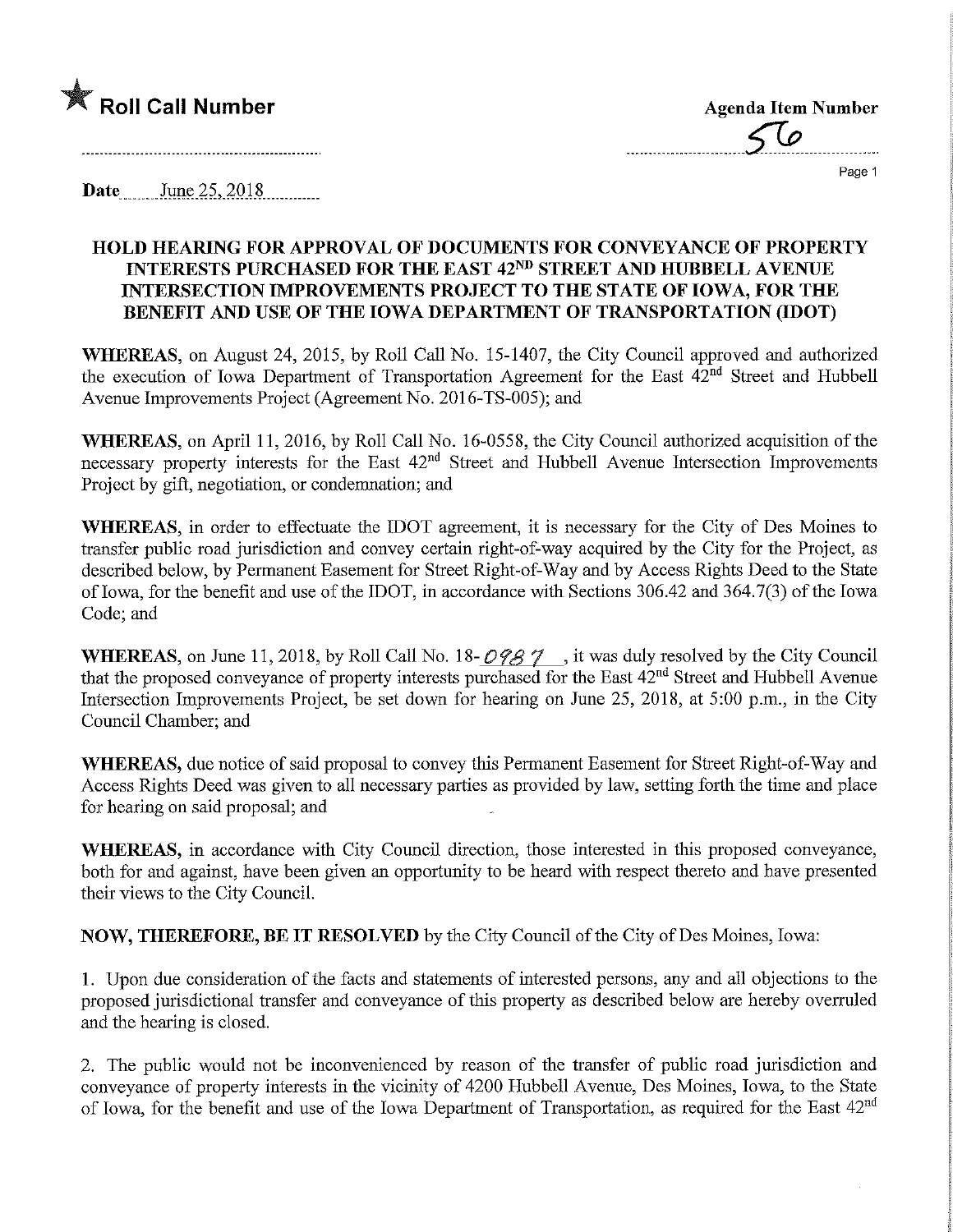## $\mathbb X$  Roll Call Number

| <b>Agenda Item Number</b> |
|---------------------------|
| S (o                      |
|                           |

Page 2

**Date** June 25, 2018

Street and Hubbell Avenue Intersection Improvements Project, which right-of-way was acquired by the City of Des Moines pursuant to a Quit Claim Deed recorded on May 16, 2018, in Book 16922, Page 621 in the office of the Polk County Recorder, and is legally described as follows:

## PERMANENT EASEMENT FOR STREET RIGHT-OF-WAY

A PART OF LOT 11, CAPITOL HEIGHTS REPLAT, AN OFFICIAL PLAT, NOW INCLUDED IN AND FORMING A PART OF THE CITY OF DES MOINES, POLK COUNTY, IOWA AND DESCRIBED AS FOLLOWS:

COMMENCING AT THE NORTH CORNER OF SAID LOT 11; THENCE SOUTH 00°(DEGREES) 10'(MINUTES) 26" (SECONDS) EAST ALONG THE WEST LINE OF SAID LOT, 282.96 FEET TO THE POINT OF BEGINNING; THENCE SOUTH 63°30'40" EAST, 24.40 FEET TO A POINT BEING 16.00 FEET NORTH OF AND PERPENDICULAR TO THE SOUTH LINE OF SAID LOT; THENCE NORTH 54°42'54" EAST ALONG A LINE 16.00 FEET NORTH OF AND PARALLEL TO SAID SOUTH LINE, 150.93 FEET TO A POINT ON THE EAST LINE OF SAID LOT; THENCE SOUTH 35°13'18" EAST ALONG SAID EAST LINE, 14.00 FEET TO A POINT BEING 2.00 FEET NORTH OF AND PERPENDICULAR TO SALD SOUTH LINE; THENCE SOUTH 54°42'54" WEST ALONG A LINE BEING 2.00 FEET NORTH OF AND PARALLEL TO SAID SOUTH LINE, 187.42 FEET TO A POINT ON SAID WEST LINE; THENCE NORTH 0°10'26" WEST ALONG SAID WEST LINE, 43.40 FEET TO THE POINT OF BEGINNING AND CONTAINING 0.07 ACRES (2842 SQ. FT.)

## ACCESS RIGHTS DEED

RESTRICTED ACCESS CONTROL ALONG THE EAST RIGHT OF WAY LINE OF EAST 42ND STREET AND THE NORTH RIGHT OF WAY LINE OF HUBBELL AVENUE AS PRESENTLY ESTABLISHED BEING A LINE DESCRIBED AS FOLLOWS:

COMMENCING AT THE NORTH CORNER OF LOT 11, CAPITOL HEIGHTS REPLAT, AN OFFICIAL PLAT, NOW INCLUDED IN AND FORMING A PART OF THE CITY OF DES MOINES, POLK COUNTY, IOWA AND ALSO BEING A POINT ON SAID EAST RIGHT OF WAY LINE; THENCE SOUTH 0°10'26" EAST ALONG SAID EAST RIGHT OF WAY, 290.10 FEET TO THE POINT OF BEGINNING; THENCE CONTINUING SOUTH 0°10'26" EAST ALONG SAID EAST RIGHT OF WAY, 73.87 FEET; THENCE SOUTH 63°30'40" EAST CONTINUING ALONG SAID EAST RIGHT OF WAY, 24.40 FEET TO SAID NORTH RIGHT OF WAY; THENCE NORTH 54°42'54" EAST ALONG SAID NORTH RIGHT OF WAY, 109.08 FEET TO THE POINT OF TERMUNUS.

3. That the jurisdictional transfer and conveyance by the City of Des Moines of the above described rightof-way to the State of Iowa, for the benefit and use of the Department of Transportation, in accordance with Sections 306.42 and 364.7(3) of the Iowa Code, be and is hereby approved.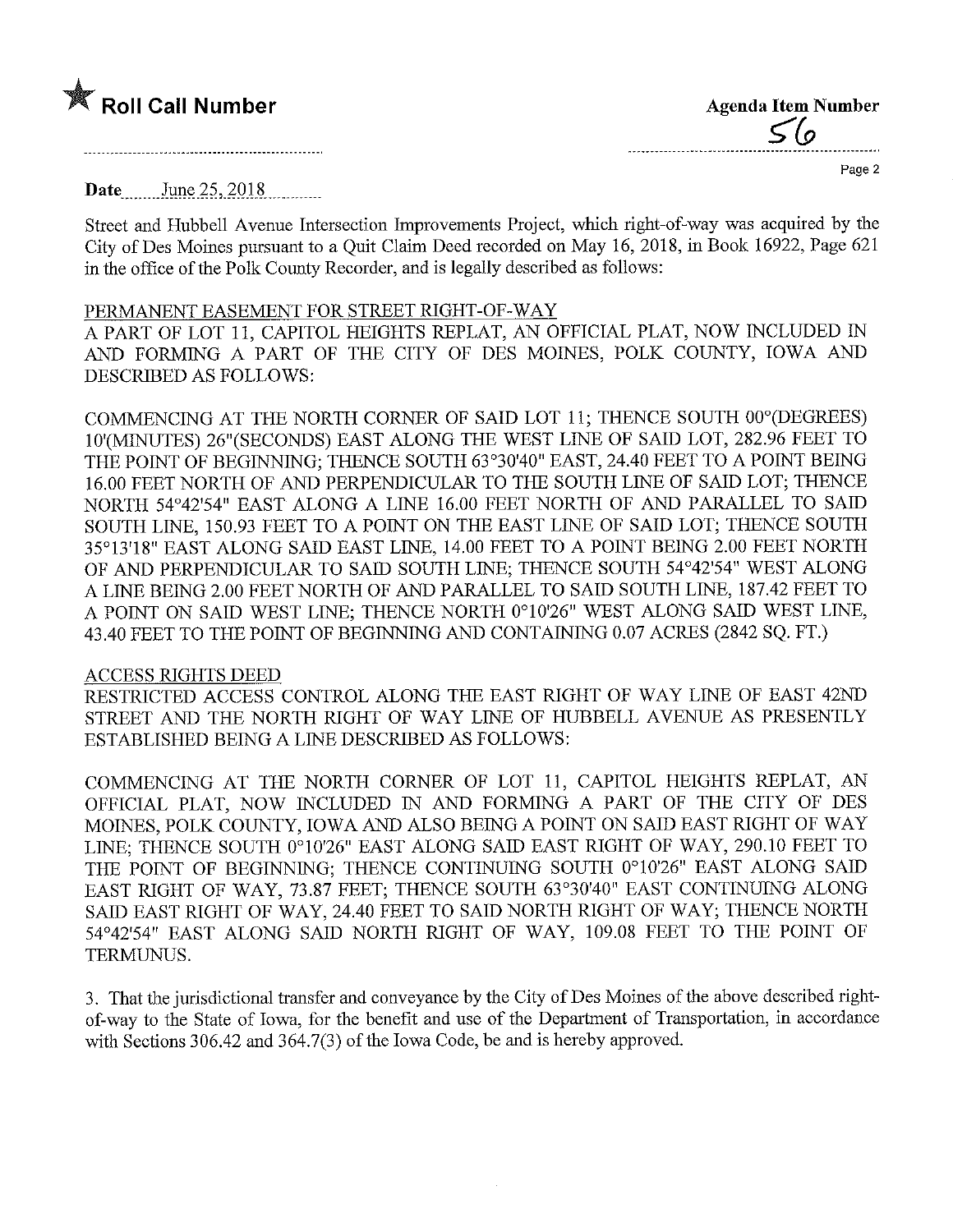

Agenda Item Number ^ Page 3

Date June 25, 2018

4. The Mayor is authorized and directed to sign the Permanent Easement for Street Right-of-Way and Access Rights Deed for the conveyance as identified above, and the City Clerk is authorized and directed to attest to the Mayor's signature.

6. The City Clerk is authorized and directed to forward the original of this Permanent Easement for Street Right-of-Way and Access Rights Deed, together with a certified copy of this resolution and of the affidavit of publication of the notice of this hearing, to the Real Estate Division of the Engineering Department for the purpose of causing said documents to be recorded.

7. The Real Estate Division Manager is authorized and directed to forward the original of the Permanent Easement for Street Right-of-Way and Access Rights Deed, together with a certified copy of this resolution and of the affidavit of publication of the notice of this hearing, to the Polk County Recorder's Office for the purpose of causing these documents to be recorded.

8. Upon receipt of the recorded documents back from the Polk County Recorder, the Real Estate Division Manager shall mail the original of the Permanent Easement for Street Right-of-Way and Access Rights Deed and copies of the other documents to the grantee.

9. There will be no proceeds associated with the conveyance of this property.

Moved by to adopt.

APPROVED AS TO FORM:

Asa A. Wieland, Assistant City Attorney

| P <sub>W</sub>        |             |             |             |                 |                                                                                                                 |  |  |  |
|-----------------------|-------------|-------------|-------------|-----------------|-----------------------------------------------------------------------------------------------------------------|--|--|--|
| <b>COUNCIL ACTION</b> | <b>YEAS</b> | <b>NAYS</b> | <b>PASS</b> | <b>ABSENT</b>   | <b>CERTIFICATE</b>                                                                                              |  |  |  |
| <b>COWNIE</b>         |             |             |             |                 |                                                                                                                 |  |  |  |
| <b>BOESEN</b>         |             |             |             |                 | I, DIANE RAUH, City Clerk of said City hereby                                                                   |  |  |  |
| <b>COLEMAN</b>        |             |             |             |                 | certify that at a meeting of the City Council of<br>said City of Des Moines, held on the above date,            |  |  |  |
| <b>GATTO</b>          |             |             |             |                 | among other proceedings the above was adopted.                                                                  |  |  |  |
| <b>CRAY</b>           |             |             |             |                 |                                                                                                                 |  |  |  |
| <b>MANDELBAUM</b>     |             |             |             |                 | IN WITNESS WHEREOF, I have hereunto set my<br>hand and affixed my seal the day and year first<br>above written. |  |  |  |
| WESTERGAARD           |             |             |             |                 |                                                                                                                 |  |  |  |
| TOTAL                 |             |             |             |                 |                                                                                                                 |  |  |  |
| <b>MOTION CARRIED</b> |             |             |             | <b>APPROVED</b> |                                                                                                                 |  |  |  |
|                       |             |             |             | Mayor           | City Clerk                                                                                                      |  |  |  |